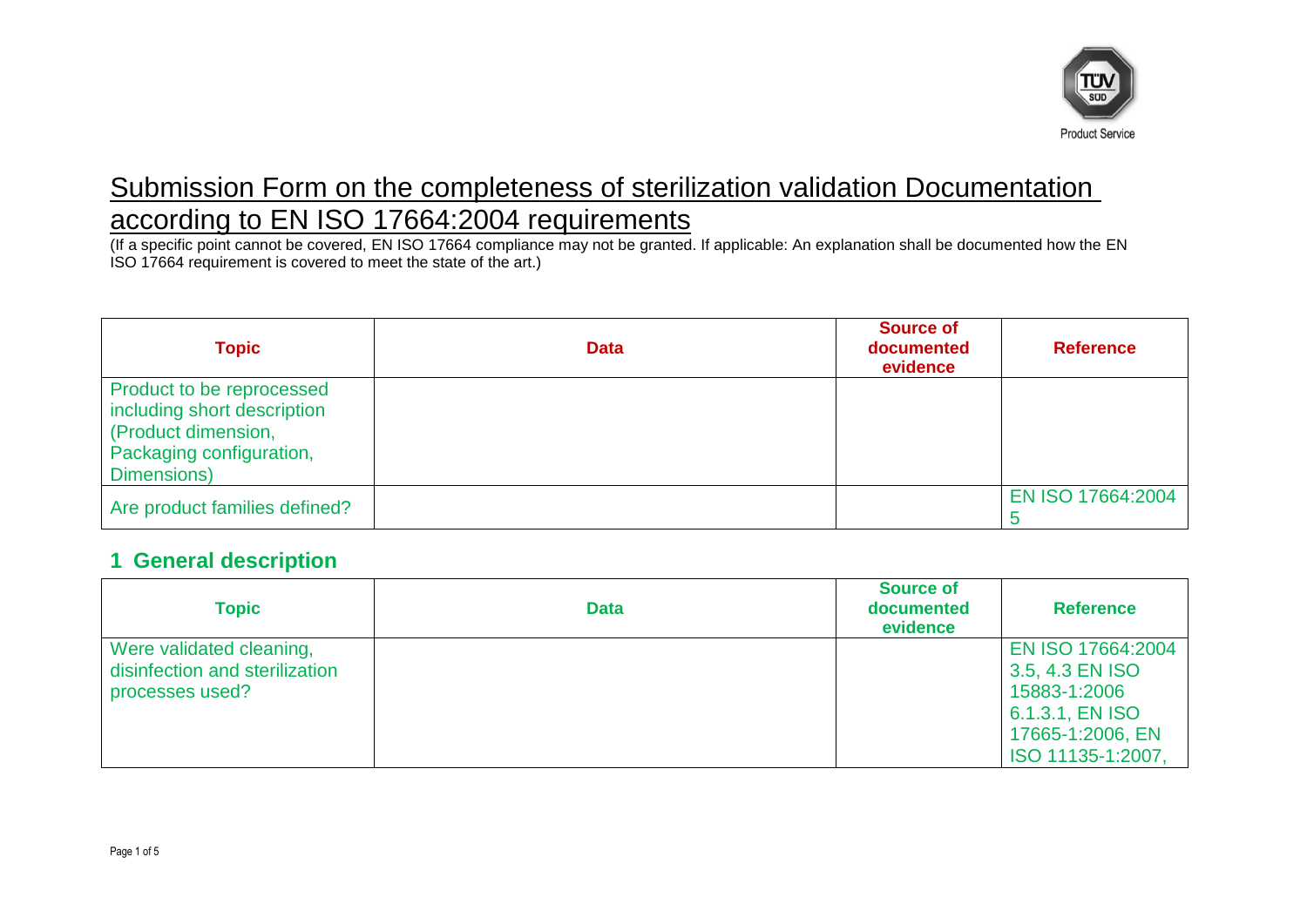

### **1.1 Design**

| Is a risk analysis available |  | EN ISO 17664:2004   |
|------------------------------|--|---------------------|
| defining mitigation measures |  | 3.1, 3.6, 4.2, 6 EN |
| regarding reprocessing and   |  | ISO 14971:2009 4.3  |
| information to be provided?  |  |                     |
| Was disinfectant             |  |                     |
| evaluated for                |  |                     |
| appropriateness              |  |                     |
| regarding resistant          |  |                     |
| organism under the           |  |                     |
| intended use (e.g.           |  |                     |
| mycobacteria, prions)        |  |                     |
| 2. Was the process of        |  |                     |
| reprocessing evaluated       |  |                     |
| to usability errors?         |  |                     |

# **2 Reprocessing instructions**

### **2.1 Preparation at the point of use**

| Are any provisions for<br>transport, rinsing and storing<br>of the device defined? |  | EN ISO 17664:2004<br>3.3 |
|------------------------------------------------------------------------------------|--|--------------------------|
| Is a maximum time defined<br>after use and begin of                                |  | EN ISO 17664:2004<br>3.3 |
| reprocessing                                                                       |  |                          |

### **2.2 Cleaning**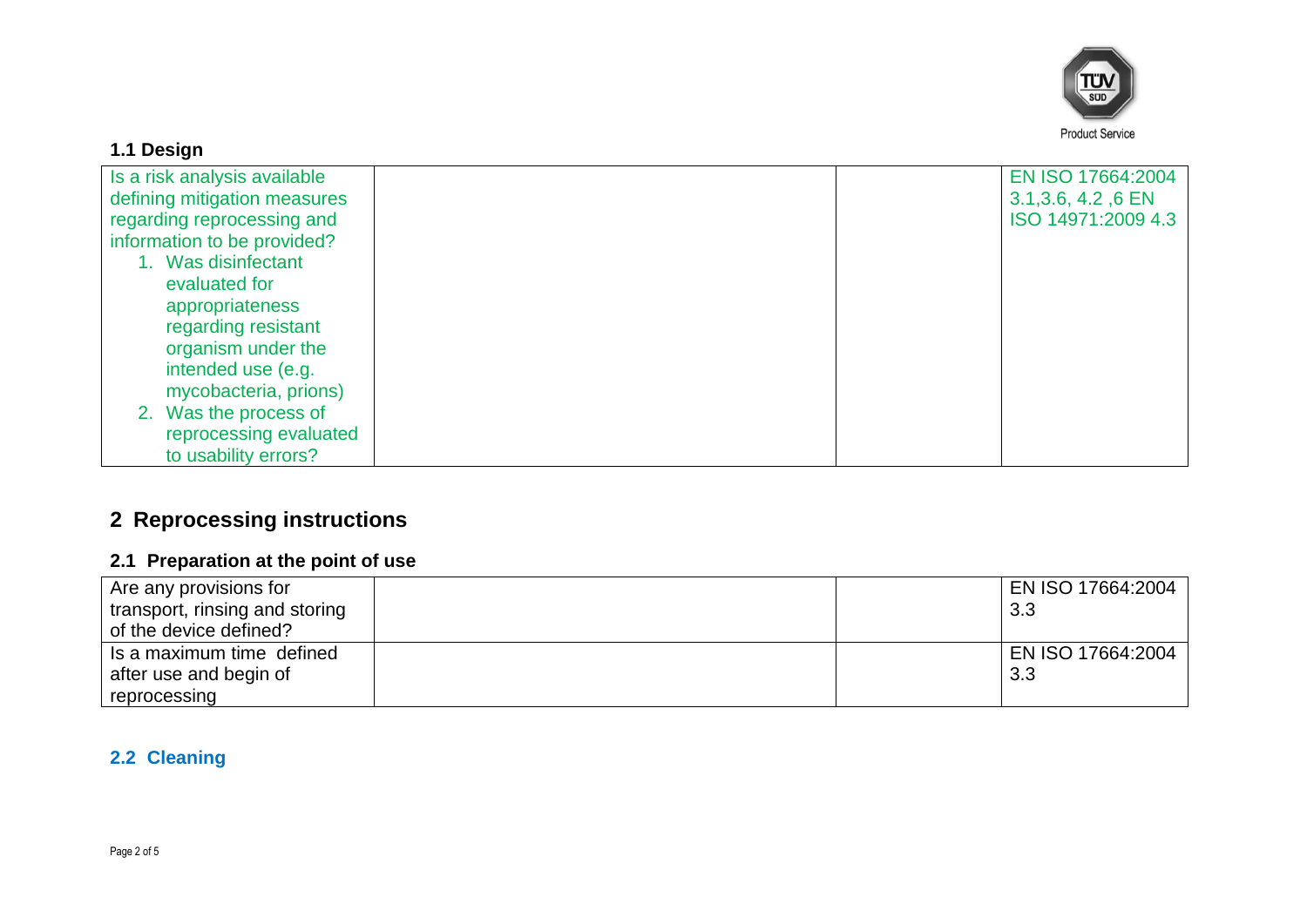

| <b>Topic</b>                                                                                                                                                  | <b>Data</b> | <b>Source of</b><br>documented<br>evidence | <b>I IDUUL OUIVILL</b><br><b>Reference</b>           |
|---------------------------------------------------------------------------------------------------------------------------------------------------------------|-------------|--------------------------------------------|------------------------------------------------------|
| If the product does not sustain<br>automatic cleaning/disinfection<br>is a respective statement and<br>evidence therefore provided?<br>Is a warning provided? |             |                                            | EN ISO 17664:2004<br>3.5                             |
| Are the following parameters<br>defined:                                                                                                                      |             |                                            |                                                      |
| 1. Cleaning equipment                                                                                                                                         |             |                                            | EN ISO 17664:2004<br>3.5, 4.3 15883-<br>2:2006 4.1.2 |
| 2. Concentration of<br>process chemicals                                                                                                                      |             |                                            | EN ISO 17664:2004<br>3.5, 4.3                        |

#### **2.3 Disinfection**

| <b>Topic</b>                                                       | <b>Data</b> | <b>Source of</b><br>documented<br>evidence | <b>Reference</b>                          |
|--------------------------------------------------------------------|-------------|--------------------------------------------|-------------------------------------------|
| Is a validated non automatic<br>disinfection process<br>described? |             |                                            | EN ISO 17664:2004<br>3.6                  |
| Are the following parameters<br>defined:                           |             |                                            |                                           |
| <b>Disinfection equipment</b>                                      |             |                                            | 17664:2004 3.6, 4.3<br>15883-2:2006 4.1.2 |
| 3. Water quality                                                   |             |                                            | 17664:2004 3.6                            |

## **2.4 Drying (if applicable)**

| Data<br><b>ALILOP</b><br>onic<br>.<br>.<br>. .<br>-- |
|------------------------------------------------------|
|------------------------------------------------------|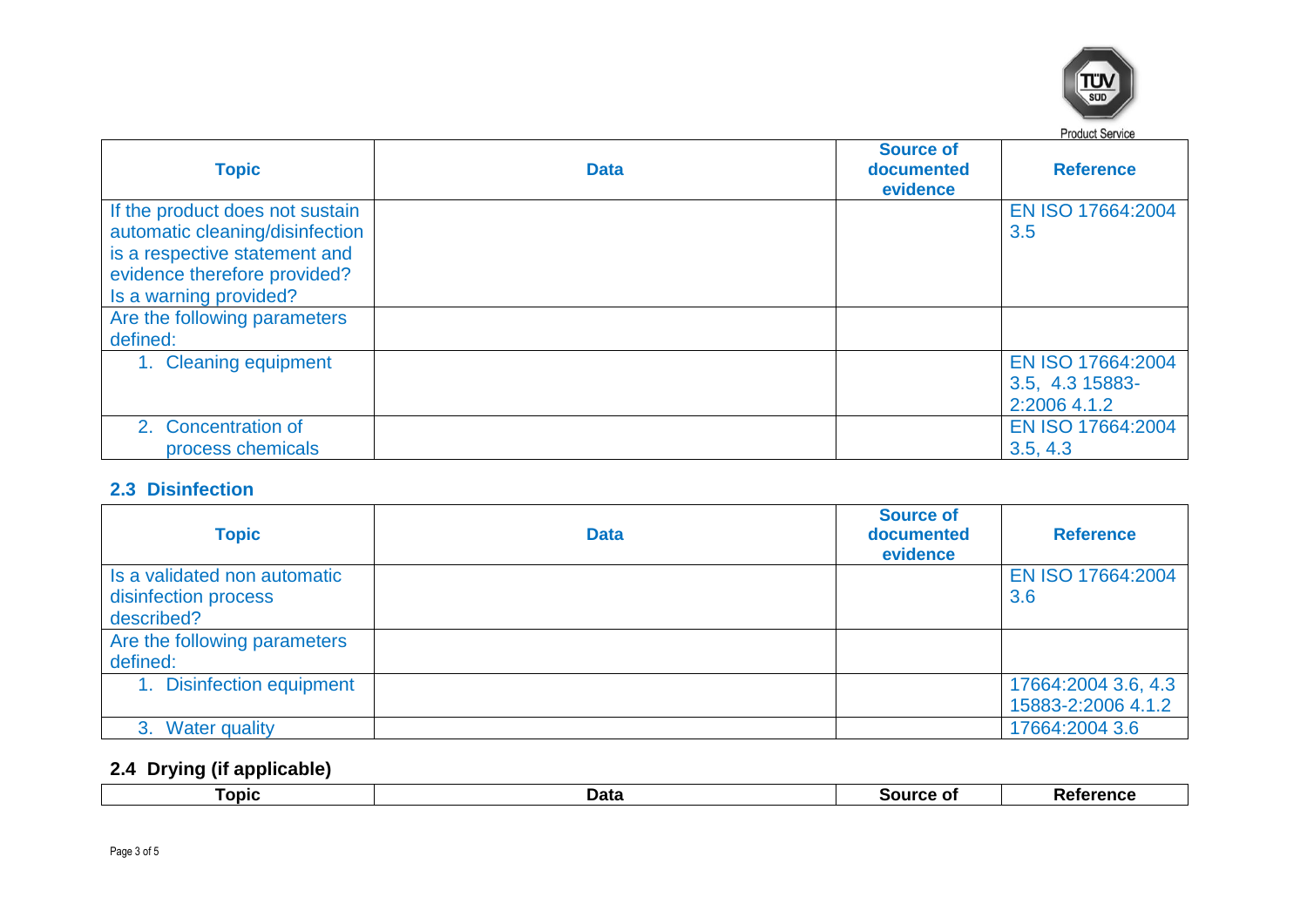

|                               | documented<br>evidence |                   |
|-------------------------------|------------------------|-------------------|
| Is drying necessary according |                        | EN ISO 17664:2004 |
| to the IFU?                   |                        | 3.7               |
| Were the following parameters |                        | EN ISO 17664:2004 |
| investigated at validation:   |                        | 3.7               |
| 3. What drying media was      |                        | EN ISO 17664:2004 |
| used (type,                   |                        | 3.7, 3.1, 4.3     |
| specification)                |                        |                   |

# **2.5 Maintenance (if applicable)**

| <b>Topic</b>                    | <b>Data</b> | Source of<br>documented<br>evidence | <b>Reference</b>  |
|---------------------------------|-------------|-------------------------------------|-------------------|
| Are at any stage of the         |             |                                     | EN ISO 17664:2004 |
| reprocessing cycle steps to     |             |                                     | 3.8               |
| ensure cleanness of the         |             |                                     |                   |
| device necessary?               |             |                                     |                   |
| If inspection or maintenance is |             |                                     | EN ISO 17664:2004 |
| to be performed by a different  |             |                                     | 3.8, 3.1          |
| party (manufacturer or          |             |                                     |                   |
| authorized party) provisions    |             |                                     |                   |
| for the conditions of cleanness |             |                                     |                   |
| and contamination of the        |             |                                     |                   |
| device provided?                |             |                                     |                   |

#### **2.6 Packaging**

| $\tau$ opic                 | <b>Data</b> | Source of<br>documented<br>evidence | <b>Reference</b>  |
|-----------------------------|-------------|-------------------------------------|-------------------|
| Is any specific containment |             |                                     | EN ISO 17664:2004 |